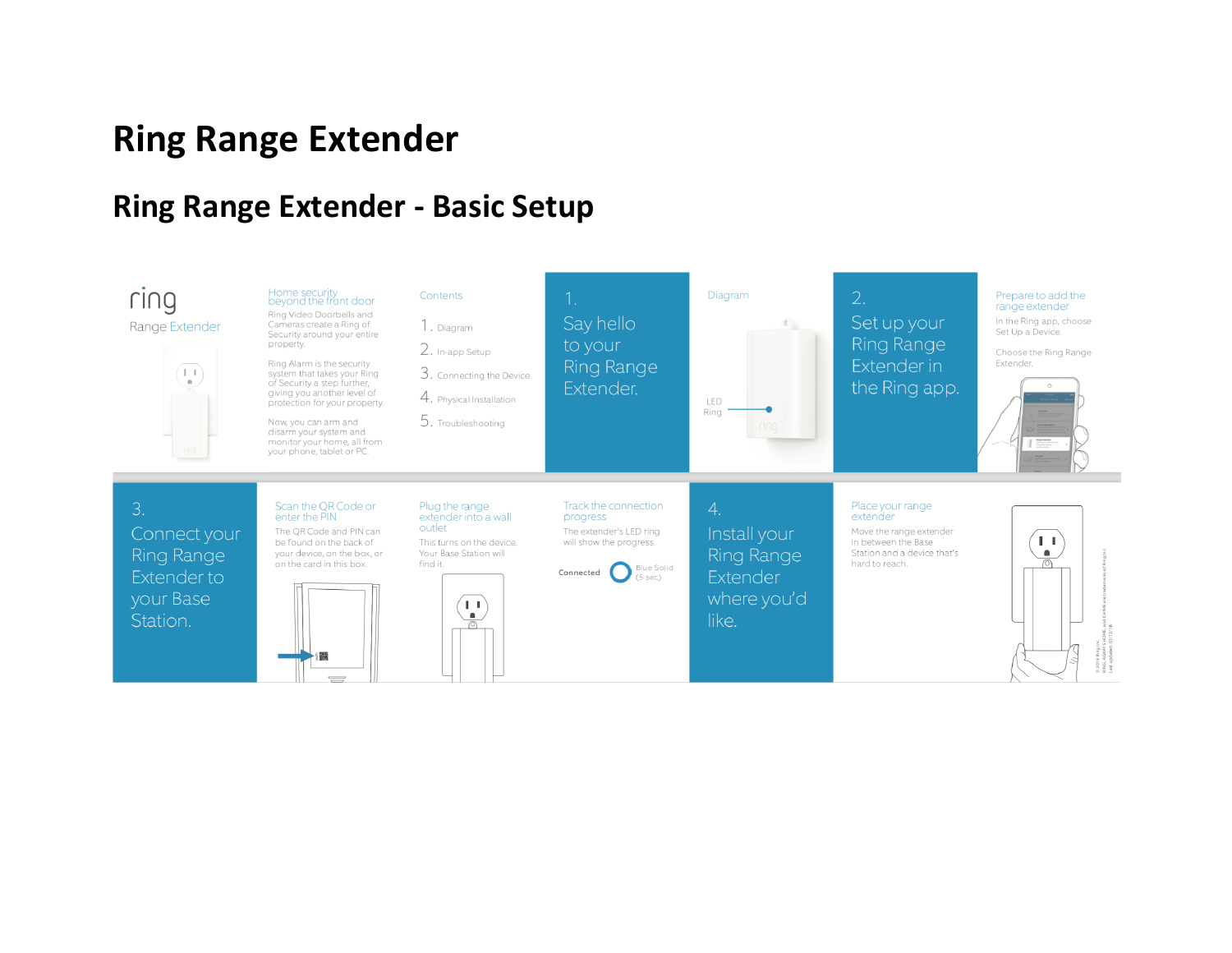### **Ring Range Extender – Inclusion**

#### **Adding Range Extender to a Z-Wave Network**

Ring Range Extender can be added via smart start or via classic inclusion mode –

Smart Start Inclusion Steps:

1. Initiate add range extender flow in the Ring Alarm mobile application – Follow the guided add flow instructions provided in the application

2. Scan the QR code found on the package of the range extender or the QR code found on the back of the range extender

3. Plug in the range extender to line power

4. When the inclusion process in complete, the LED on the range extender will be solid blue, then go out.

Classic Inclusion Steps:

1. Initiate add range extender flow in the Ring Alarm mobile application – Follow the guided add flow instructions provided in the application

2. Select add manually and enter the 5 digit DSK pin found on the package of the range extender or the QR code found on the back of the range extender

3. Plug in the range extender to line power

4. Press and hold the push button for three seconds and release

5. When the inclusion process in complete, the LED on the range extender will be solid blue, then go out.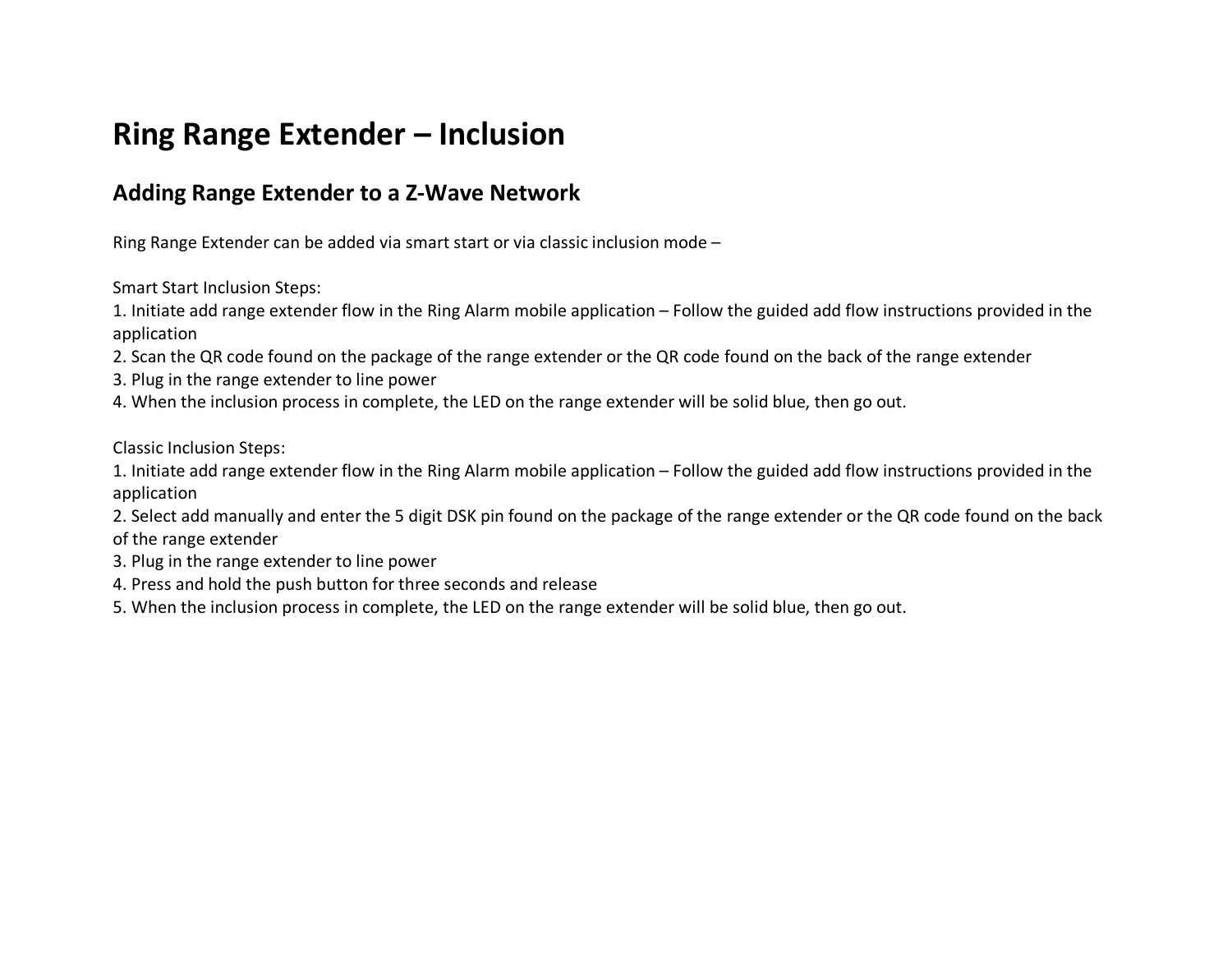## **Ring Range extender – Exclusion clusion**

#### **Removing a Range extender to a Z-Wave Network**

Exclusion Instructions:

- 1. Initiate remove range extender flow in the Ring Alarm mobile application Select the settings icon from device details page and choose "Remove Device"
- 2. Press and hold the push button for three seconds
- 3. When the exclusion process in complete, the LED on the range extender will be solid blue, then go out.

## **Ring Range extender – Lifeline**

#### **Association**

This range extender has Group 1 is the "Lifeline" group, which can hold five devices. The Range Extender repeats all signals it receives to this group. The Range Extender also sends this group Battery Reports, Power Management notifications, and a Device Reset Locally notification to remove itself from the Z-Wave network.

### **Ring Range extender – Reset**

Factory Default Instructions

- 1. Press and hold the push button
- 2. Blue LED will start to blink rapidly
- 3. Wait for the blue LED to stop blinking then release the push button